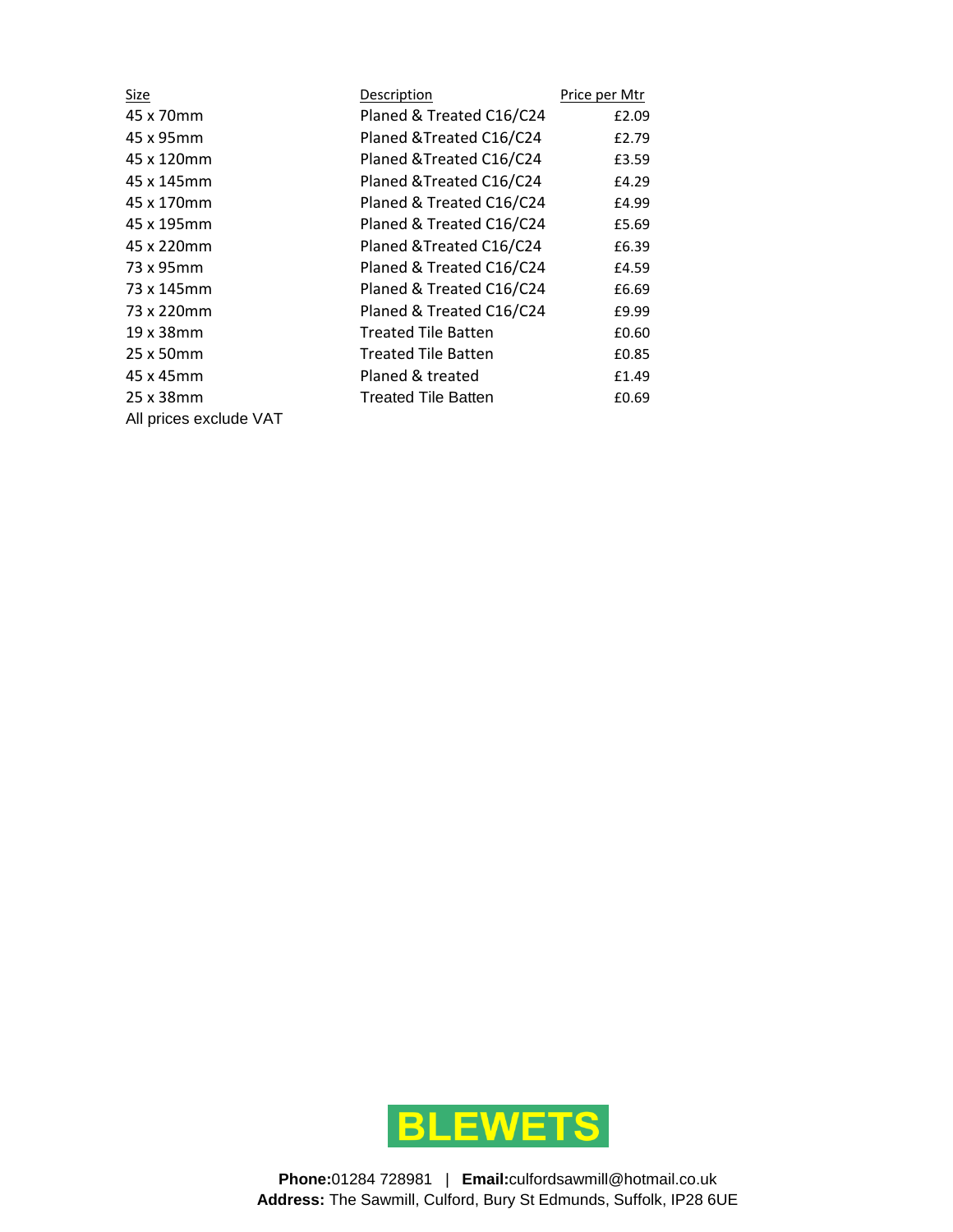| <u>Size</u>      | Description                                 | Price per Length |
|------------------|---------------------------------------------|------------------|
| 1.65m 22 x 150mm | Feather Edge Brown or Green                 | £1.69            |
| 1.8m 22 x 150mm  | Feather Edge Brown or Green                 | £1.79            |
| 2.4m 22 x 150mm  | Feather Edge Brown or Green                 | £2.39            |
| 3.6m 22 x 150mm  | Feather Edge Brown or Green                 | £3.59            |
| 3.6m 32 x 175mm  | Feather Edge Green                          | £8.10            |
| 4.8m 32 x 175mm  | Feather Edge Green                          | £10.80           |
| 4.8m 32 x 175mm  | Black Painted K/D Feather Edge              | £12.60           |
| 3.0m 38 x 63mm   | Rebated Feather Edge Capping Brown or Green | £8.00            |
| 2.4m 47 x 125mm  | Cant Rail Brown or Green                    | £5.00            |
| 3.0m 47 x 125mm  | Cant Rail Brown or Green                    | £6.00            |
| 3.0m 75 x 75mm   | Arris Rail Brown or Green                   | £6.00            |
| 1.83m 22 x 150mm | Gravel Board Brown or Green                 | £3.60            |
| 2.4m 22 x 150mm  | Gravel Board Brown or Green                 | £4.80            |
| 3.0m 22 x 150mm  | Gravel Board Brown or Green                 | £6.00            |
| 2.4m 75 x 75mm   | Treated K/D HC4 Fence Post Brown or Green   | £9.00            |
| 3.0m 75 x 75mm   | Treated K/D HC4 Fence Post Brown or Green   | £11.20           |
| 2.4m 100 x 100mm | Treated K/D HC4 Fence Post Brown or Green   | £16.00           |
| 3.0m 100 x 100mm | Treated K/D HC4 Fence Post Brown or Green   | £19.80           |
| 75 x 75mm        | Post Cap Brown or Green                     | £2.00            |
| 100 x 100mm      | Post Cap Brown or Green                     | £2.60            |
| 2.1m 75 x 125mm  | Paddock Post Brown or Green K/D             | £17.00           |
| 3.6m 38 x 88mm   | Paddock Rail Brown or Green                 | £12.00           |
| 1.8 <sub>m</sub> | <b>Concrete Slotted Post</b>                | £14.00           |
| 2.1 <sub>m</sub> | <b>Concrete Slotted Post</b>                | £16.00           |
| 2.4m             | <b>Concrete Slotted Post</b>                | £18.00           |
| 2.7 <sub>m</sub> | <b>Concrete Slotted Post</b>                | £20.00           |
| 2.35m            | <b>Concrete Slotted Corner Post</b>         | £45.00           |
| 2.4 <sub>m</sub> | <b>Recessed Concrete Post</b>               | £40.00           |
| 1.83m x 150mm    | <b>Concrete Gravel Board</b>                | £13.50           |
| 1.83m x 300mm    | <b>Concrete Gravel Board</b>                | £15.50           |
| 3.0m x 150mm     | <b>Concrete Gravel Board</b>                | £30.00           |
| 1.2m             | Concrete Repair Spur                        | £11.00           |
| 0.9m 22 x 75mm   | Round Top Pale slats Green                  | £1.40            |
| 1.2m 22 x 75mm   | Round Top Pale slats Green                  | £1.60            |
| 2.4m 100 x 200mm | New Sleepers Green                          | £30.00           |
| 450mm 47 x 47mm  | Pointed Pegs 9 Per Pack                     | £10.00           |
| 4 Litres         | Light Brown, Dark Brown & Black Creocote    | £10.00           |

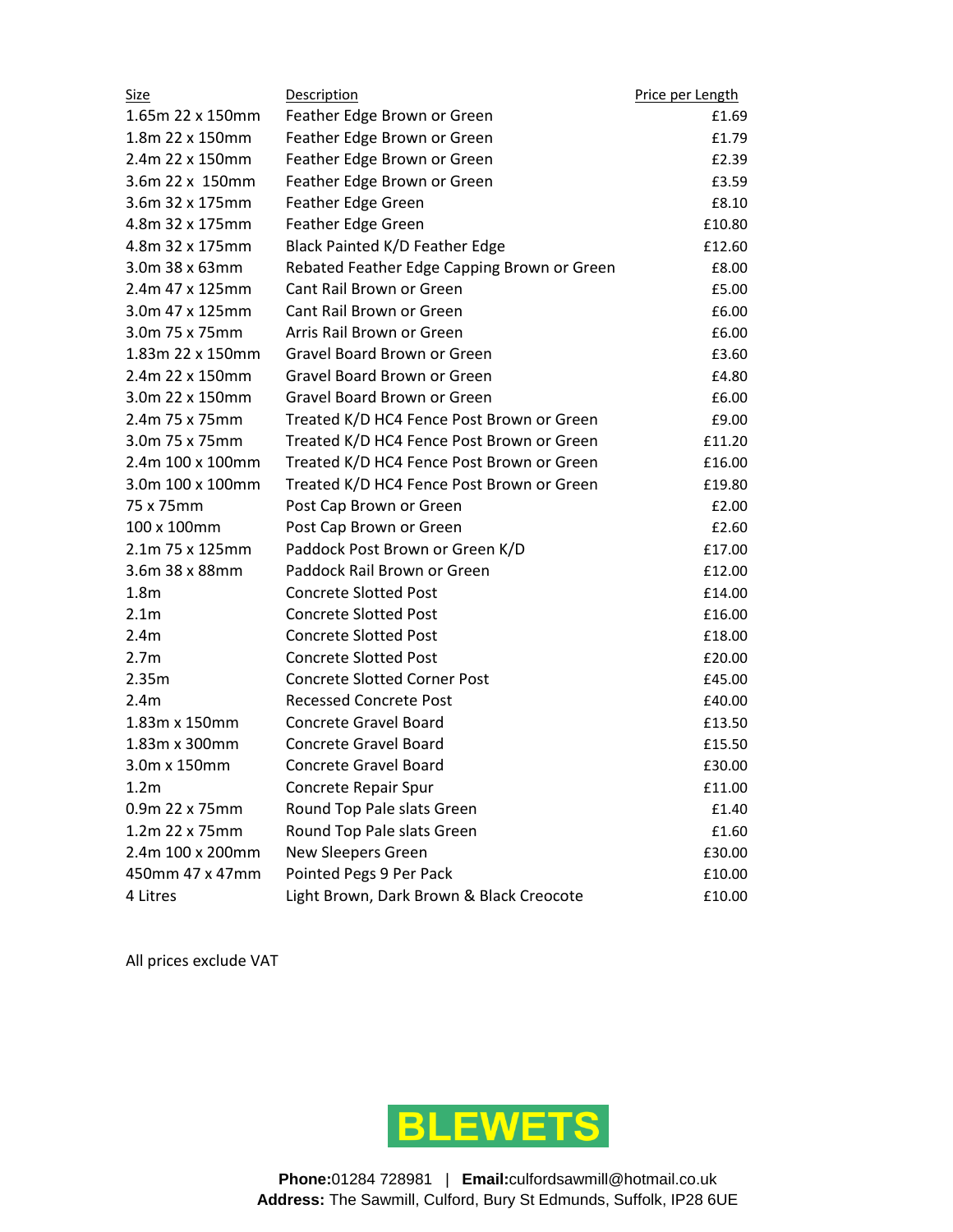| <b>Size</b>          | <b>Description</b>                     | Price per Panel |
|----------------------|----------------------------------------|-----------------|
| 1.83 x 1.83m         | Over Lap Panel Golden Brown            | £22.50          |
| 1.83 x 1.525m        | Over Lap Panel Golden Brown            | £21.50          |
| 1.83 x 1.22m         | Over Lap Panel Golden Brown            | £19.00          |
| 1.83 x 0.915m        | Over Lap Panel Golden Brown            | £18.00          |
| 1.8m x 0.9m          | Over Lap Gate Golden Brown             | £70.00          |
| 1.83 x 1.83m         | Close Board Panel Golden Brown         | £38.00          |
| 1.83 x 1.525m        | Close Board Panel Golden Brown         | £37.00          |
| $1.83 \times 1.22$ m | Close Board Panel Golden Brown         | £35.00          |
| 1.83 x 0.915m        | Close Board Panel Golden Brown         | £354.00         |
| $1.8 \times 0.9m$    | Close Board Gate Golden Brown          | £70.00          |
| 1.83m                | Panel Capping Golden Brown             | £1.80           |
| $1.83 \times 1.83$ m | Heavy Duty Square Trellis Golden Brown | £20.00          |
| $1.83 \times 1.22$ m | Heavy Duty Square Trellis Golden Brown | £15.00          |
| 1.83 x 0.915m        | Heavy Duty Square Trellis Golden Brown | £13.00          |
| 1.83 x 0.610m        | Heavy Duty Square Trellis Golden Brown | £10.00          |
| 1.83 x 0.305m        | Heavy Duty Square Trellis Golden Brown | £7.00           |
| $1.8 \times 1.8$ m   | Florence panel                         | £80.00          |
| $1.8 \times 1.2$ m   | Florence Demi Panel                    | £60.00          |
| $1.8 \times 1.0$ m   | <b>Florence Gate</b>                   | £80.00          |
| $1.8 \times 1.8$ m   | <b>Madrid Panel</b>                    | £80.00          |
| $1.8m \times 1.8m$   | <b>Square Horizontal Panel</b>         | £80.00          |
| $1.8 \times 1.8$ m   | <b>Elite St Melior Trellis</b>         | £80.00          |
| $1.8 \times 0.3$ m   | <b>Alderley Square Trellis</b>         | £18.00          |
| $1.8 \times 0.6$ m   | <b>Alderley Square Trellis</b>         | £30.00          |
| $1.8 \times 0.9m$    | <b>Alderley Square Trellis</b>         | £40.00          |
| $1.8 \times 1.2$ m   | <b>Alderley Square Trellis</b>         | £45.00          |
| $1.8 \times 0.9m$    | Planed Round Top Palisade Panel        | £25.00          |
| $1.8 \times 1.2$ m   | Planed Round Top Palisade Panel        | £27.00          |
| $0.9 \times 0.9$ m   | Planed Round Top Palisade Gate         | £30.00          |

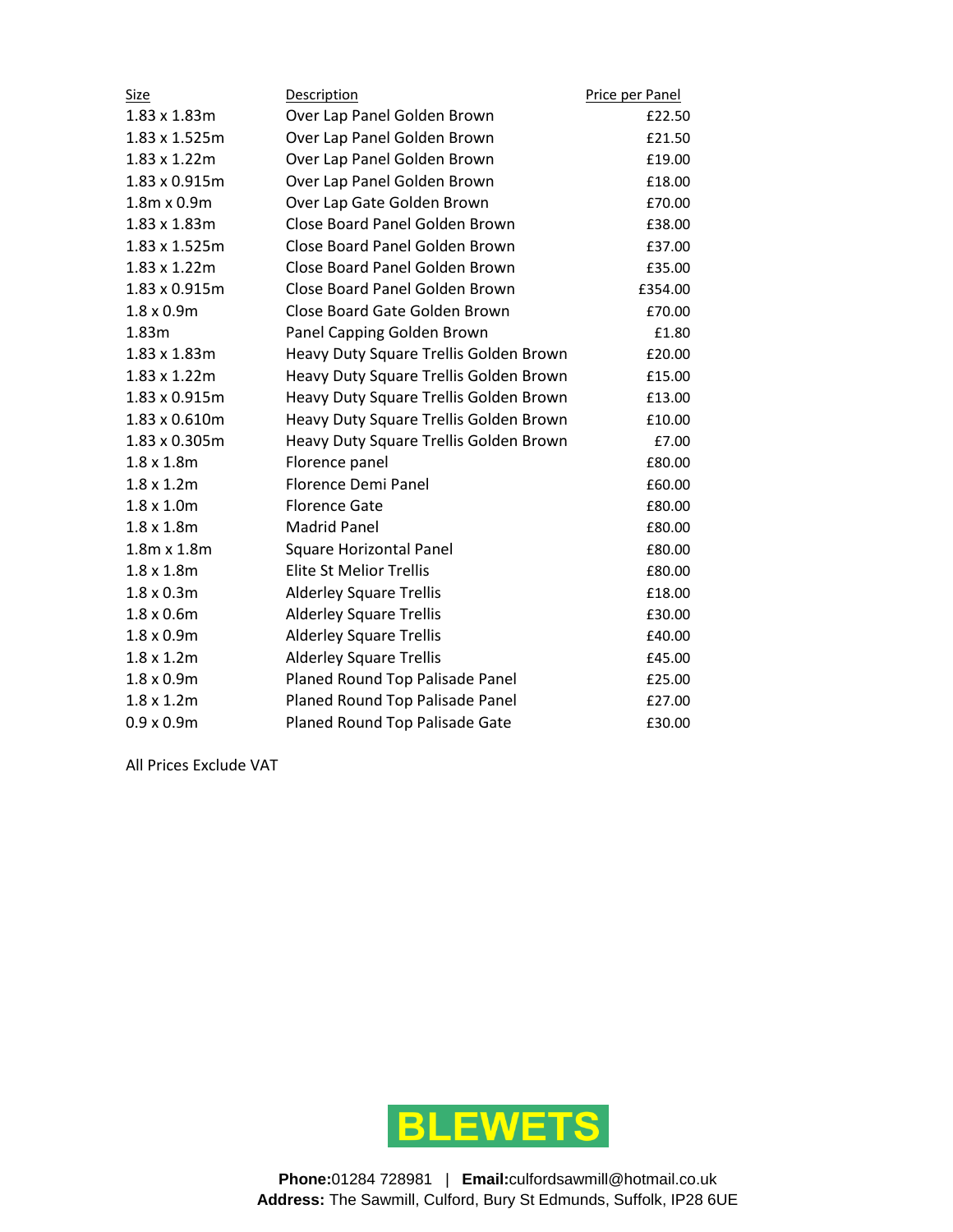| Size             | Description               | Price per Length |
|------------------|---------------------------|------------------|
| 4.8m 27 x 120mm  | Softwood Deck Board       | £13.87           |
| 4.8m 27 x 145mm  | Softwood Deck Board       | £16.75           |
| 3.0m 95 x 95mm   | Planed Eased Edge Post    | £28.00           |
| 3.0 <sub>m</sub> | Deck Hand/Baserail        | £18.00           |
| $0.9m$ 41 x 41mm | <b>Blank Deck Spindle</b> | £2.49            |

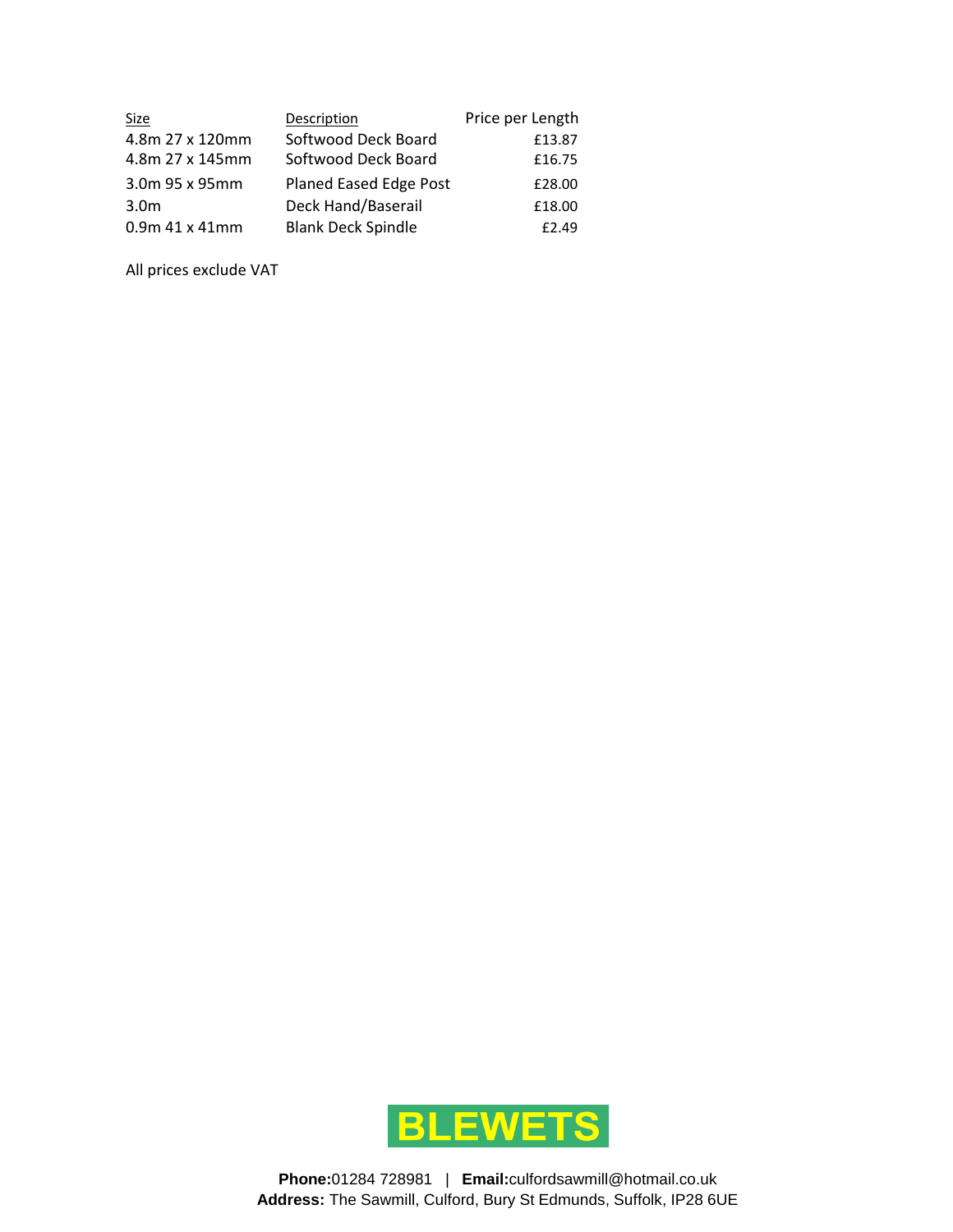| <u>Size</u>         | <b>Description</b>                 | Price Per Length |
|---------------------|------------------------------------|------------------|
| 1.2 <sub>m</sub>    | 5 Bar Field Gate                   | £110.00          |
| 1.8 <sub>m</sub>    | 5 Bar Field Gate                   | £125.00          |
| 2.4 <sub>m</sub>    | 5 Bar Field Gate                   | £120.00          |
| 3.0 <sub>m</sub>    | 5 Bar Field Gate                   | £130.00          |
| 3.6 <sub>m</sub>    | 5 Bar Field Gate                   | £140.00          |
| 2.4m 150 x 150mm    | Pyramid Top Gate Post HC4          | £45.00           |
| 3.0m 150 x 150mm    | Pyramid Top Gate Post HC4          | £55.00           |
| 2.4m 175 x 175mm    | Pyramid Top Gate Post HC4          | £55.00           |
| 2.4m 200 x 200mm    | Pyramid Top Gate Post HC4          | £65.00           |
| $1.5m \times 50mm$  | <b>Machine Round Pointed Poles</b> | £2.00            |
| $1.8m \times 75mm$  | <b>Machine Round Pointed Poles</b> | £5.00            |
| 3.6m x 100mm        | Machine Round Poles                | £16.00           |
| $3.6m \times 150mm$ | Machine Round Poles                | £38.00           |
| $3.6m \times 100mm$ | <b>Machine Half Round Rails</b>    | £8.00            |
| 20kg Bags           | Postfix                            | £5.20            |

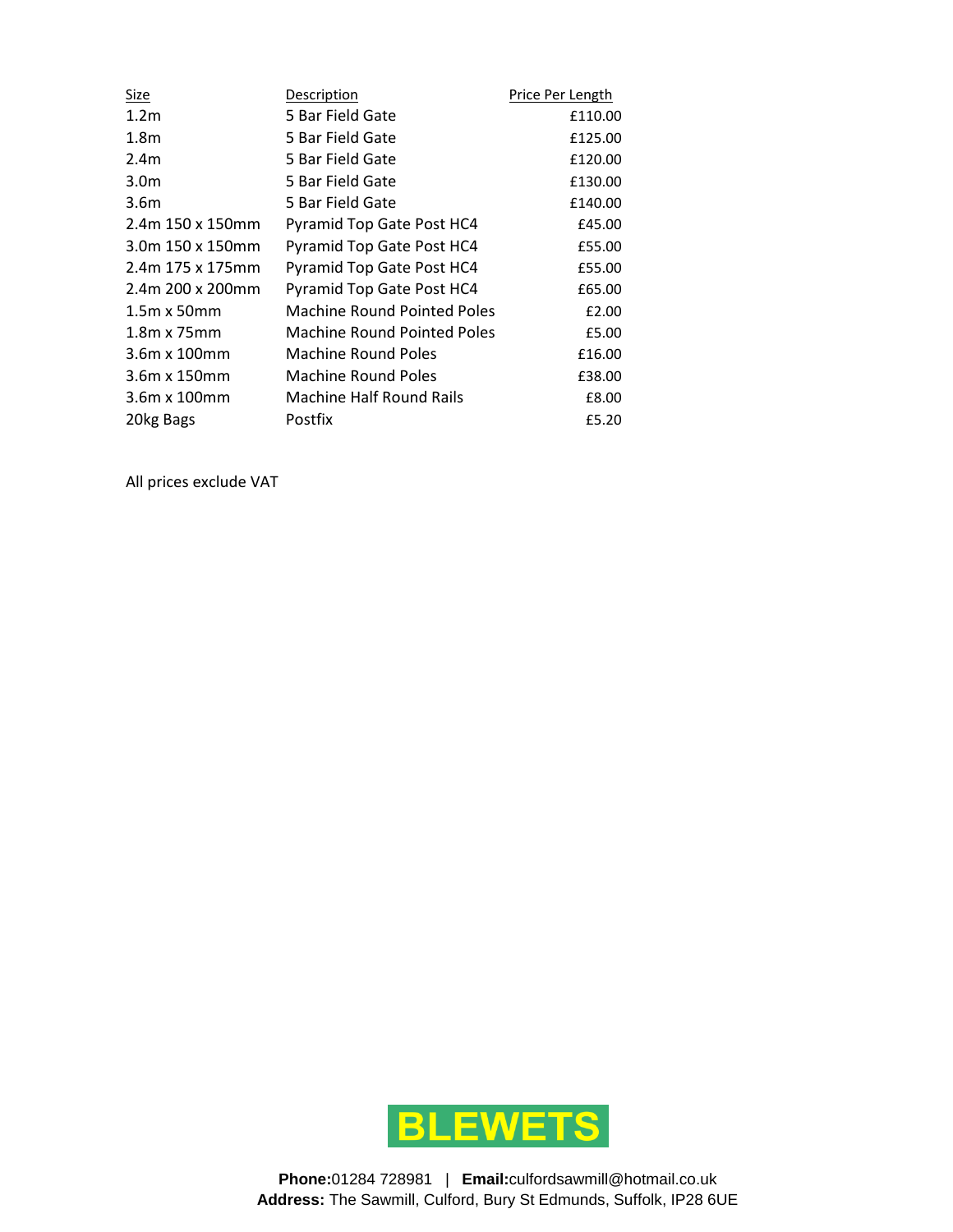| Size                   | Description                    | Price Per Mtr |
|------------------------|--------------------------------|---------------|
| 15 x 20mm              | <b>PAR</b>                     | £0.70         |
| 20 x 45mm              | <b>PAR</b>                     | £1.35         |
| 20 x 70mm              | <b>PAR</b>                     | £1.99         |
| 20 x 95mm              | <b>PAR</b>                     | £2.59         |
| 20 x 120mm             | <b>PAR</b>                     | £3.19         |
| 20 x 145mm             | <b>PAR</b>                     | £3.79         |
| 20 x 170mm             | <b>PAR</b>                     | £4.49         |
| 20 x 195mm             | <b>PAR</b>                     | £5.09         |
| 20 x 220mm             | <b>PAR</b>                     | £5.99         |
| 70 x 95mm              | <b>PAR</b>                     | £7.29         |
| 45 x 45mm              | <b>PAR</b>                     | £2.29         |
| 45 x 70mm              | <b>PAR</b>                     | £3.39         |
| 20 x 58mm              | Pine Ogee Architrave           | £2.59         |
| 20 x 120mm             | Ogee/Torus Pine Skirting       | £3.29         |
| 16 x 120mm             | <b>Treated Shiplap</b>         | £2.09         |
| 12 x 120mm             | Tongue & Grooved               | £1.59         |
| 16 x 120mm             | Tongue & Grooved               | £1.99         |
| 20 x 120mm             | Tongue & Grooved               | £2.49         |
| 20 x 145mm             | Tongue & Grooved               | £2.99         |
| 18 x 68mm              | <b>MDF Ogge Architrave</b>     | £1.59         |
| 18 x 145mm             | <b>MDF Ogge Skirting</b>       | £2.89         |
| 18 x 68mm              | <b>MDF Bullnose Architrave</b> | £1.59         |
| 18 x 145mm             | <b>MDF Bullnose Skirting</b>   | £2.89         |
| 18 x 95mm              | Loglap                         | £2.05         |
| All prices exclude VAT |                                |               |

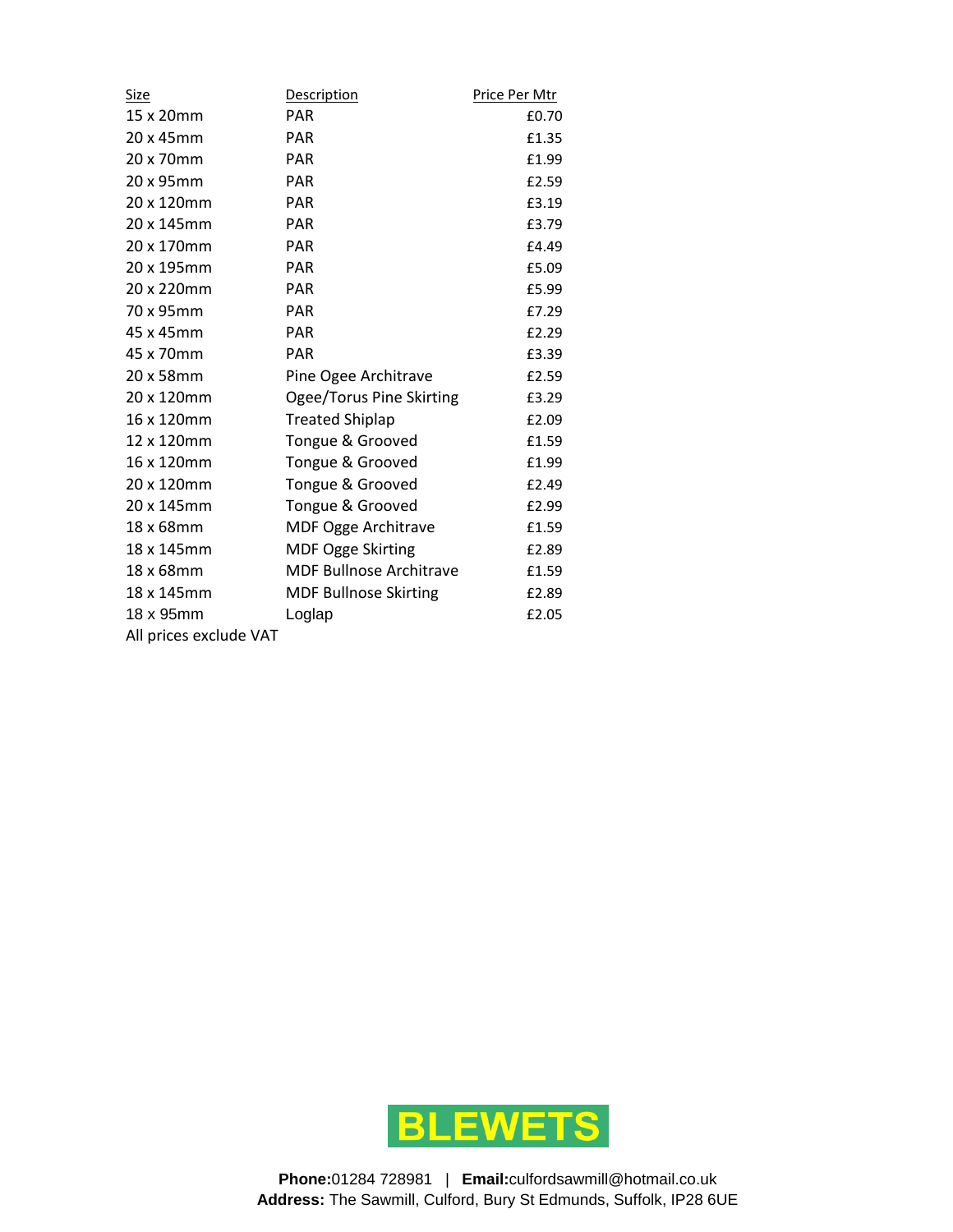| Size         | Description                    | PricePer Door |
|--------------|--------------------------------|---------------|
| 1981 x 686mm | Ledge & Braced Door            | £73.00        |
| 1981 x 762mm | Ledge & Braced Door            | £73.00        |
| 1981 x 838mm | Ledge & Braced Door            | £73.00        |
| 1981 x 762mm | Framed Ledge & Braced Door     | £83.00        |
| 1981 x 838mm | Framed Ledge & Braced Door     | £83.00        |
| 1981 x 762mm | Arch Top Tongue & Grooved Gate | £85.00        |
| 1981 x 915mm | Arch Top Tongue & Grooved Gate | £85.00        |

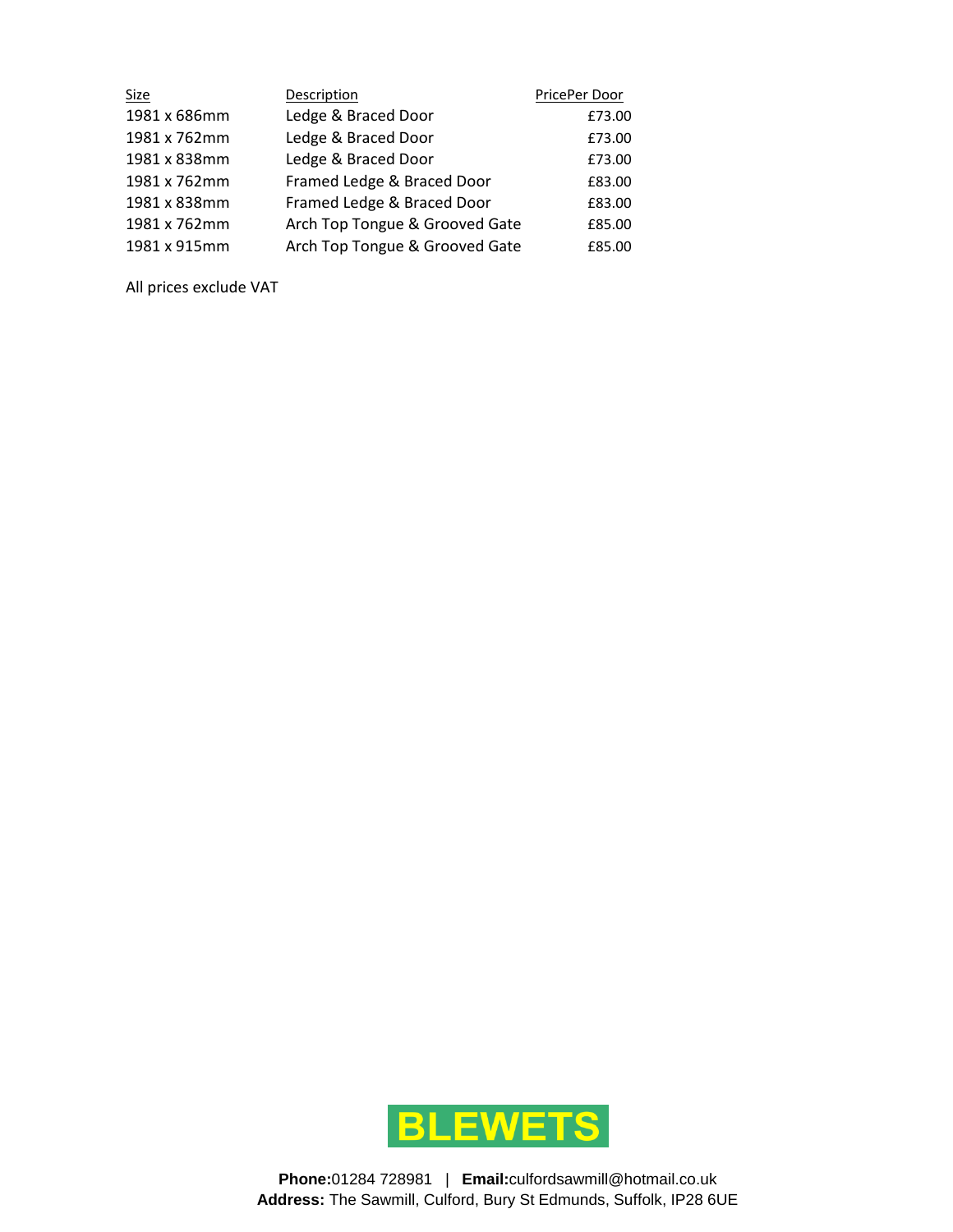| Size               | Description                              | <b>Price Per Sheet</b> |
|--------------------|------------------------------------------|------------------------|
| 11 x 1220 x 2440mm | OSB <sub>3</sub>                         | £27.00                 |
| 18 x 1220 x 2440mm | OSB <sub>3</sub>                         | £38.00                 |
| 18 x 600 x 2400mm  | P5 M/R T&G Chipboard Flooring            | £15.00                 |
| 22 x 600 x 2400mm  | P5 M/R T&G Chipboard Flooring            | £17.00                 |
| 12 x 1220 x 2440mm | <b>MDF</b>                               | £24.00                 |
| 18 x 1220 x 2440mm | <b>MDF</b>                               | £30.00                 |
| 25 x 1220 x 2440mm | <b>MDF</b>                               | £40.00                 |
|                    | 5.5 x 1220 x 2440mm Chinese Hardwood Ply | £16.00                 |
| 9 x 1220 x 2440mm  | Chinese Hardwood Ply                     | £22.00                 |
| 12 x1220 x 2440mm  | Chinese Hardwood Ply                     | £30.00                 |
| 18 x 1220 x 2440mm | Chinese Hardwood Ply                     | £40.00                 |

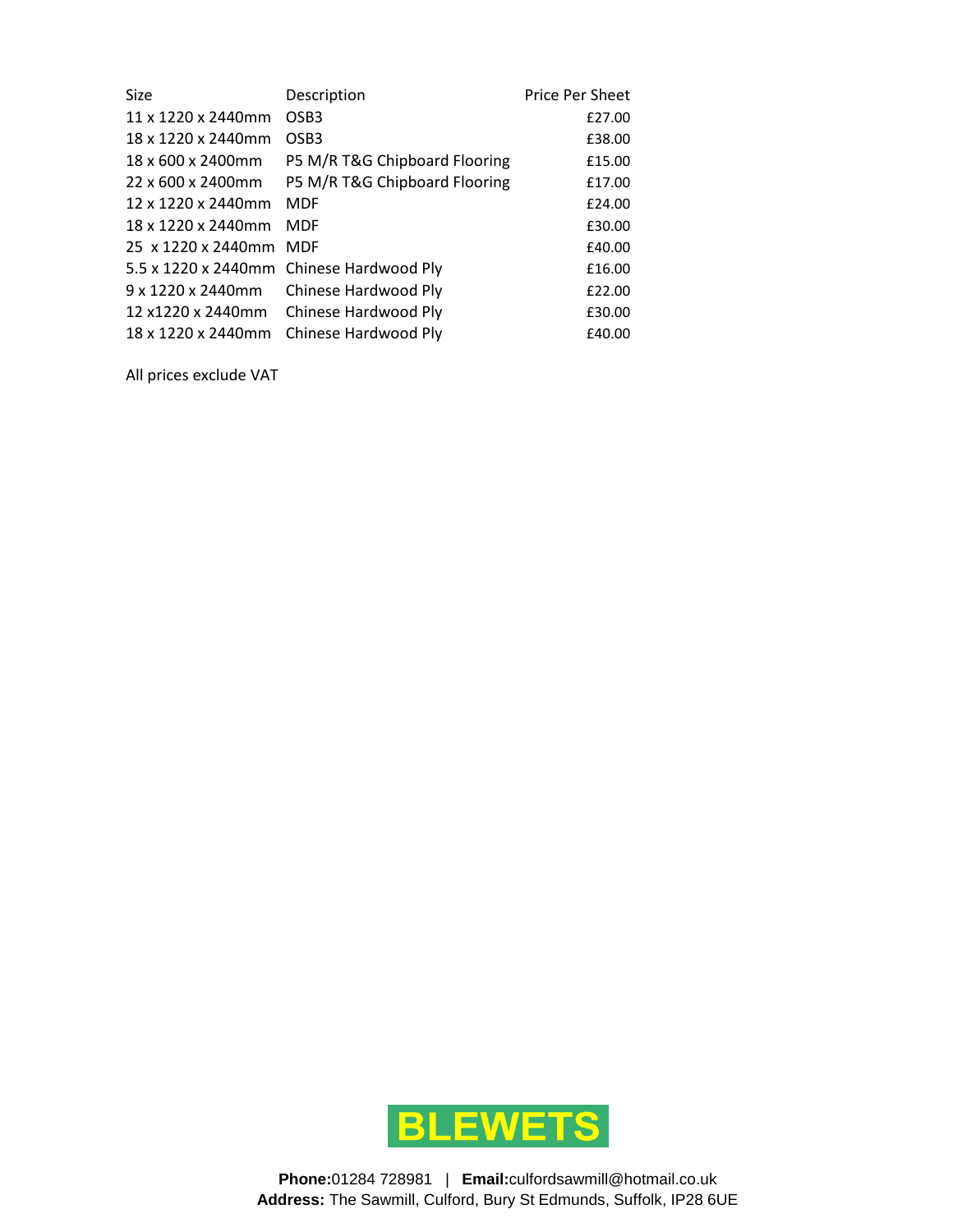| Size              | Description                            | Price Per Piece |
|-------------------|----------------------------------------|-----------------|
| 75 x 75 x 600mm   | Kestrel Support Spike                  | £9.00           |
| 100 x 100 x 700mm | Kestrel Support Spike                  | £11.00          |
| 75 x 75mm         | Kestrel Repair Spur                    | £9.00           |
| 75 x 75mm         | Kestrel Bolt Down                      | £9.00           |
| 100 x 100mm       | Kestrel Bolt Down                      | £11.00          |
| 75 x 75mm         | Kestrel Concrete In                    | £9.00           |
| 100 x 100mm       | Kestrel Concrete In                    | £12.00          |
| 51mm              | <b>U-Clip For Fence Panels</b>         | £0.75           |
| 100 <sub>mm</sub> | <b>Black Japan Tower Bolt</b>          | £3.00           |
| 150mm             | <b>Black Japan Tower Bolt</b>          | £4.00           |
| 300mm             | <b>Black Japan Tee Hinges</b>          | £3.00           |
| 375mm             | <b>Black Japan Tee Hinges</b>          | £4.00           |
| 450mm             | <b>Black Japan Tee Hinges</b>          | £5.00           |
|                   | Black Japan Auto Gate Latch            | £4.40           |
|                   | Black Japan Suffolk Gate Latch         | £10.00          |
| 600 <sub>mm</sub> | Galv. Adjustable Field Gate Hinge Sets | £40.00          |
| 450mm             | Galv. Adjustable Field Gate Hinge Sets | £35.00          |
|                   | Galv. Spring Fastener Set              | £25.00          |
| 300 <sub>mm</sub> | Galv. Garage Bolt                      | £15.00          |
|                   | Galv. Throw Over Loop                  | £25.00          |
| 450mm             | Galv. Heavy Duty Hinges                | £35.00          |
| 600mm             | Galv. Heavy Duty Hinges                | £45.00          |
|                   | <b>Arris Rail Brackets</b>             | £2.80           |